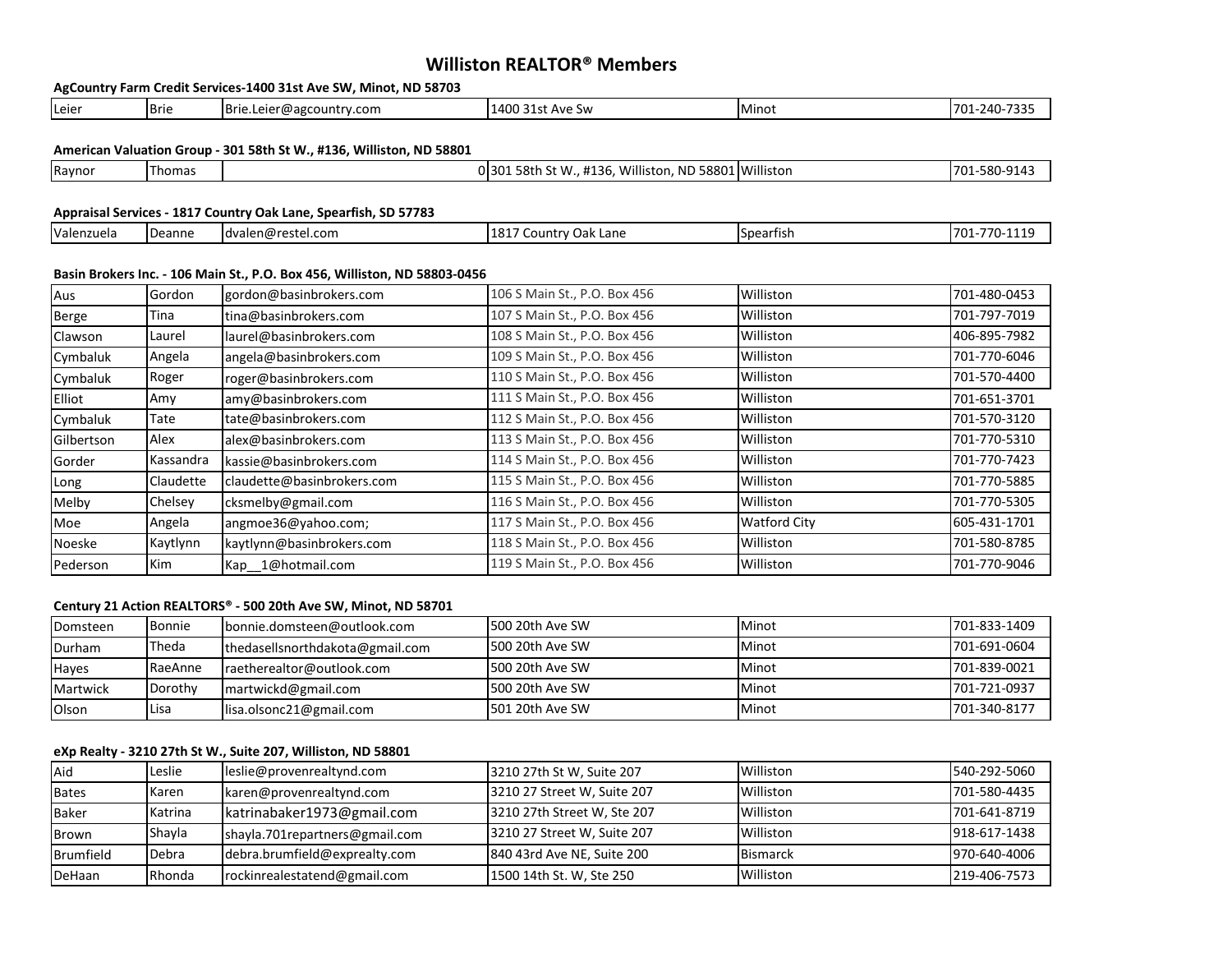| Douglas   | Heather      | heather@provenrealtynd.com  | 3210 27th St W, Suite 207   | Williston       | 701-433-1580 |
|-----------|--------------|-----------------------------|-----------------------------|-----------------|--------------|
| Engberg   | <b>Blair</b> | blair.engberg@exprealty.com | 3210 27th St W, Suite 207   | Williston       | 708-990-5760 |
| Fogle     | Chynna       | chynnafalcon@gmail.com      | 3210 27th St W, Suite 207   | Williston       | 970-822-2596 |
| Groenhout | Janelle      | janelle@provenrealtynd.com  | 3210 27th St W, Suite 207   | Williston       | 208-946-1652 |
| Hickel    | Arlene       | ahickel@wil.midco.net       | 840 43rd Ave NE, Suite 200  | <b>Bismarck</b> | 701-570-2566 |
| Houle     | Westen       | wes@provenrealtynd.com      | 3210 27th St W, Suite 205   | Williston       | 406-600-1255 |
| John      | Lisa         | lisa.john@exprealty.com     | 3369 45 Street S            | Fargo           | 701-500-0499 |
| Johnsen   | Danielle     | wcrealtordanielle@gmail.com | 38 1st Ave E                | Dickinson       | 307-660-2974 |
| Johnson   | Tera         | terajohnson.re@gmail.com    | 3210 27 Street W, Suite 207 | Williston       | 701-609-8803 |
| Jones     | Tijana       | tijana@smithndjones.com     | 125 Main Street St 205      | Williston       | 701-648-0800 |
| Lusht     | (lee)        | leelusht@gmail.com          | 840 43rd Ave NE, Suite 200  | <b>Bismarck</b> | 610-573-7030 |
| Lutz      | Shelly       | shellylutz2@gmail.com       | 1500 14th St. W, Ste 250    | Williston       | 701-770-3550 |
| Macdonald | (Patricia)   | shelly@bakkenareahomes.com  | 1500 14th St. W, Ste 250    | Williston       | 208-755-3271 |
| McAfee    | Jerishekia   | kayla@bakkenhometeam.com    | 3210 27th St W, Suite 207   | Williston       | 601-382-1834 |
| Moraru    | Alina        |                             | 3210 27th St W, Suite 207   | Williston       | 701-552-5577 |
| Mrdenovic | Emery        | emery@provenrealtynd.com    | 3210 27th St W, Suite 207   | Williston       | 701-651-5175 |
| Natwick   | Lucas        | lucas.natwick@exprealty.com | 3210 27th St W, Suite 207   | Williston       | 701-580-0564 |
| Robinson  | Amy          | amy.701repartners@gmail.com | 3210 27th St W Ste 207      | Williston       | 701-570-6874 |
| Ruby      | Kayla        | kayla@provenrealtynd.com    | 3210 27th St W, Suite 207   | Williston       | 701-557-2678 |
| Schow     | Penny        | exppennyschow@outlook.com   | 3369 45 Street S            | Fargo           | 701-770-8523 |
| Scott     | Samantha     | samantha@bakkenhometeam.com | 1500 14th St. W, Ste 207    | Williston       | 661-303-4746 |
| Silvis    | Sarah        | sarah.silvis@exprealty.com  | 3523 45th Street S, Ste 100 | Fargo           | 701-339-2393 |
| Smith     | Jennifer     | jennifer@smithndjones.com   | 125 Main Street St 205      | Williston       | 701-651-4707 |
| Storlie   | Janessa      | janessa@frontier-realty.com | 3210 27 Street W, Suite 207 | Williston       | 701-570-7652 |
| Teed      | Paula        | paula@bakkenhometeam.com    | 3210 27 Street W, Suite 207 | Williston       | 701-339-0818 |
| Viox      | Melissa      | vioxmelissa@gmail.com       | 38 1st Ave E                | Dickinson       | 772-418-4643 |

# **Found It LLC - 722 N Main Suite 4, Watford City, ND 58854**

| Christensen     | Dessica | jessica.christensen@foundit.realty                | $\overline{\phantom{a}}$<br>N Main<br>. Suite ⁄'<br>722 | <b>Watford City</b> | 6125<br>701<br>$-$<br>1-61ZJ<br>701-b.<br><u>vja</u> |
|-----------------|---------|---------------------------------------------------|---------------------------------------------------------|---------------------|------------------------------------------------------|
| <b>Johnston</b> | Karen   | .<br>$\blacksquare$ karen.iohnston@foundit.realty | N Main<br>. Suite 4<br>1 L L                            | <b>Watford City</b> | 701-339-9860<br>$\neg \wedge \neg$                   |

# **GT Geiszler - 112 3rd St W #202, Dickinson, ND 58601**

| $\overline{\phantom{a}}$<br><b>Geiszler</b> | ١Ga<br>≞n n | <b>Ityrone@nds</b><br>dsupernet.com. . | $J$ # $20^{\circ}$<br>۰ ΛΛ.<br>,<br>- .<br>17 Z.VZ<br><u>.</u> | <b>IDicksinsor</b> | .113F<br>$\Lambda$ O<br>. 70<br>.<br>-⊤∪⊶<br>┄ |
|---------------------------------------------|-------------|----------------------------------------|----------------------------------------------------------------|--------------------|------------------------------------------------|
|---------------------------------------------|-------------|----------------------------------------|----------------------------------------------------------------|--------------------|------------------------------------------------|

# **Knudsen Appraisal Service - 919 Senior Ave, Dickinson, ND 58601**

| ີງງກ<br>70 <sub>2</sub><br>01.<br>Knudsen<br>Marty<br>Dickinsor<br><b>Ser</b><br>$\sim$<br>Ave<br>udson@ndsupernet.com \<br>lknu<br>7U-<br>- 25 11 12 1 |  |  |  |  |  | .2025<br>-2003 |
|---------------------------------------------------------------------------------------------------------------------------------------------------------|--|--|--|--|--|----------------|
|---------------------------------------------------------------------------------------------------------------------------------------------------------|--|--|--|--|--|----------------|

# **Liffrig REALTORS Inc - 310 23rd Terrace East, Williston, ND 58801**

| $\cdot$ $\cdot$<br>$\cdots$                      |      |                           |                      |           |                         |
|--------------------------------------------------|------|---------------------------|----------------------|-----------|-------------------------|
| Littrig<br>---<br>ורי<br>. Laut<br>. J Tr<br>. . | Uohn | .com<br>lirlif<br>ាg@gma. | $\mathbf{a}$<br>cast | Willistu. | AC<br>- 70<br>70<br>rv. |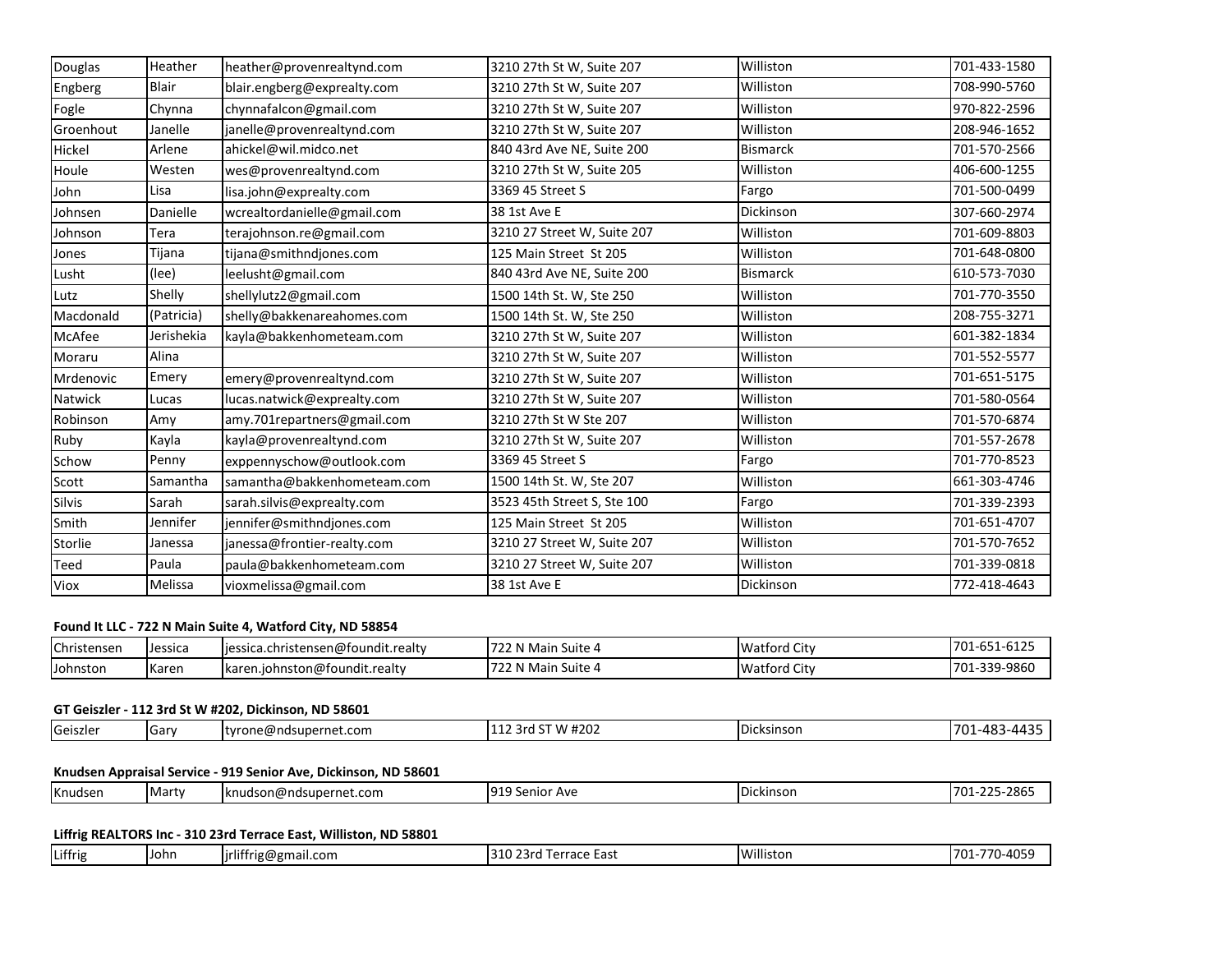### **Mendez Appraisals - 6700 North Linder Road STE156-250, Meridian, ID 83646**

| Mendez | ¶R≙<br>niamir | alsnd@gmail.com<br>umenci<br>⊐nnr<br>סו ב<br>auuraisai.<br>11 L. | <u>ua</u><br>nde<br>ີ<br>-156-<br>31 I<br>ו ח<br>. ROđu<br>-25U<br>$\mathbf{u}$<br>wui | ridiar<br>1 IVIt | oc.<br>סחר |
|--------|---------------|------------------------------------------------------------------|----------------------------------------------------------------------------------------|------------------|------------|

## **Mountain Plains Appraisal - 306 26th Ave NE, Watford City, ND 58854**

|  | Garman | Tiana | )gmail.com<br>ainplainsappraisals@g<br>Imountai | .<br>1306<br>$16 + F$<br>. $\Lambda \overline{\Lambda}$<br>Ave Ni | ÷.<br>Wat<br>. City<br>.ctora : | $\sim$ $\sim$ $\sim$ $\sim$<br>$\mathbf{a} \cdot \mathbf{b}$<br>130<br>. |
|--|--------|-------|-------------------------------------------------|-------------------------------------------------------------------|---------------------------------|--------------------------------------------------------------------------|
|--|--------|-------|-------------------------------------------------|-------------------------------------------------------------------|---------------------------------|--------------------------------------------------------------------------|

## **NextHome Fredricksen Real Estate - 719 2nd St W, P.O. Box 786, Williston, ND 58802-0786**

| Barstad        | Linda    | linda@nexthomefre.com        | 719 2nd Street West | Williston | 701-770-5900 |
|----------------|----------|------------------------------|---------------------|-----------|--------------|
| <b>Black</b>   | Gabriel  | gabriel@nexthomefre.com      | 719 2nd Street West | Williston | 701-570-7833 |
| <b>Braaten</b> | Jordan   | jordan@nexthomefre.com       | 719 2nd Street West | Williston | 701-770-6695 |
| Dery           | Allison  | allison@nexthomefre.com      | 719 2nd Street West | Williston | 701-334-6776 |
| Donner         | Kari     | nexthomewithkari@gmail.com   | 719 2nd Street West | Williston | 701-580-3234 |
| Kitzman        | Heather  | heather@nexthomefre.com      | 719 2nd Street West | Williston | 701-570-0733 |
| Landers        | Mandy    | mandylandersrealty@gmail.com | 719 2nd Street West | Williston | 206-948-7305 |
| McIvor         | Craig    | craig@dakotarealty.net       | 719 2nd Street West | Williston | 701-570-1783 |
| Olson          | Joni     | joni@nexthomefre.com         | 719 2nd Street West | Williston | 701-570-3169 |
| Pippin         | Denise   | denise@nexthomefre.com       | 719 2nd Street West | Williston | 701-770-4764 |
| Quale          | Beverly  | bev@nexthomefre.com          | 719 2nd Street West | Williston | 701-570-4251 |
| Semenko        | Kimberly | kim@nexthomefre.com          | 719 2nd Street West | Williston | 701-570-6902 |
| <b>Stevens</b> | Amanda   | amanda@nexthomefre.com       | 719 2nd Street West | Williston | 701-770-3394 |
| Swalboski      | Arielle  | arielle@nexthomefre.com      | 719 2nd Street West | Williston | 206-819-8506 |
|                |          |                              |                     |           |              |

# **Nodak Appraisals - 1101 12th Ave SW, Minot, ND 58701**

| Stremick<br>. SW<br><b>Ben</b><br>IMino:<br>$\blacksquare$ benstremick@gmail.com<br>. . |
|-----------------------------------------------------------------------------------------|
|-----------------------------------------------------------------------------------------|

# **Noonan Properties Inc - P.O. Box 10171, Kallispell, MT 59904**

### **Paramount Real Estate, LLC - 329 Main St. N, Watford City, ND 58854**

| Campbell              | Lynsi     | lynsi@paramountnd.com      | 1407 Tacoma Ave | <b>Bismarck</b> | 701-842-4224 |
|-----------------------|-----------|----------------------------|-----------------|-----------------|--------------|
| Ceynar                | Janelle   | janelleceynar@gmail.com    | 1407 Tacoma Ave | <b>Bismarck</b> | 701-609-7150 |
| Challinor             | Tamara    | Tamara@paramountnd.com     | 1408 Tacoma Ave | <b>Bismarck</b> | 701-226-4487 |
| Guzman Gaona Gabriela |           | gabbyg@paramountnd.com     | 1407 Tacoma Ave | <b>Bismarck</b> | 701-226-4487 |
| Hay                   | Myrna     | myrna@paramountnd.com      | 1407 Tacoma Ave | <b>Bismarck</b> | 701-770-3140 |
| Leftwich              | Kyle      | kyle@paramountnd.com       | 1407 Tacoma Ave | <b>Bismarck</b> | 701-226-4487 |
| Porter                | Crystal   | ndrealtorcrystal@gmail.com | 1408 Tacoma Ave | <b>Bismarck</b> |              |
| Suelzle               | Pamela    | pam@paramountnd.com        | 1407 Tacoma Ave | <b>Bismarck</b> | 701-770-8778 |
| Walters               | Jacob     | jake@your701agents.com     | 3608 Downing St | <b>Bismarck</b> | 701-339-3252 |
| Walters               | Katherine | katie@your701agents.com    | 3608 Downing St | <b>Bismarck</b> | 701-339-3311 |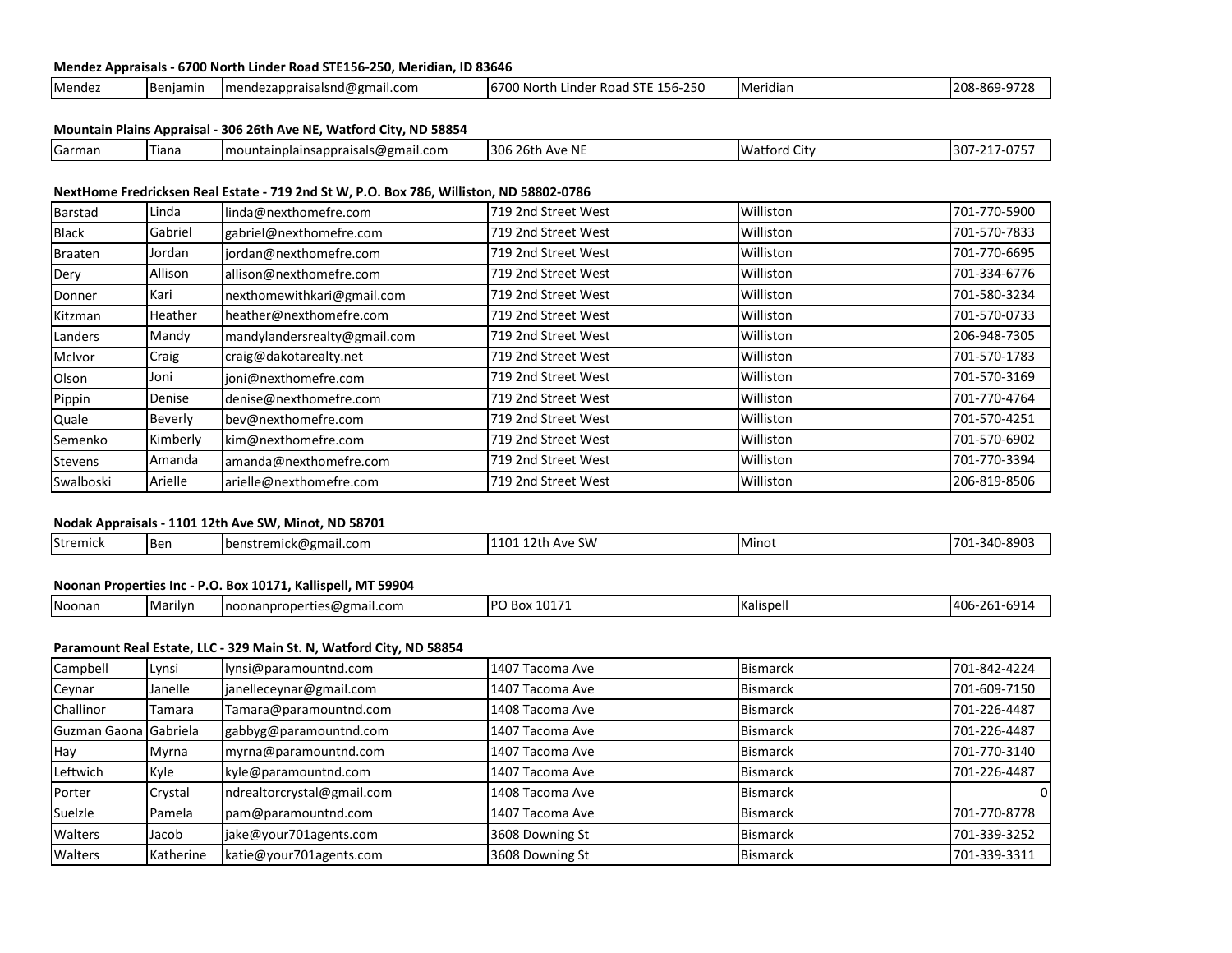## **Perry Appraisals - 4690 S Glenmere Way, Meridian, ID 83646**

| <b>I</b> Perry | <b>Uared</b> | mail.com!<br>vappais:<br>. .<br>Ther<br>.777<br><b>JILLIWA</b> | $\overline{AB}$<br>. Wav<br>alenmerrد | <b>IMeridian</b> | $\sim$<br>OE.<br>- 70°<br>1 U Z |
|----------------|--------------|----------------------------------------------------------------|---------------------------------------|------------------|---------------------------------|

## **Preferred Partners Real Estate - 2050 36th Ave SW, Ste 205, Minot, ND 58701-7595**

| Beeten       | <b>Brad</b> | beeterb@gmail.com              | 2050 36th Ave SW, Suite 205 | <b>Minot</b> | 701-833-1758 |
|--------------|-------------|--------------------------------|-----------------------------|--------------|--------------|
| Finstrom     | Tiffany     | tiffndcollective@gmail.com     | 1111 N Main St. Suite 2     | Tioga        | 701-570-0624 |
| McCarthy     | Jessica     | lies sicamccarthv701@gmail.com | 111 N Main St. Suite 2      | Tioga        | 701-852-4663 |
| Pellenwessel | Michael     | pellenwesselm@gmail.com        | 2050 36th Ave SW, Suite 205 | <b>Minot</b> | 701-833-8430 |

# **Proven Realty, LLC - 3210 27th St W., Suite 207, Williston, ND 58801**

|  | Peterson | .<br><b>I</b> Erik | ealtvND.com<br>$I \cap r$<br>k@provenrealty<br>ושו | : 207<br>$-$ 3210 27th $\sim$<br>∿t W<br>Suite<br>ЭL. | .<br>Willistor | -544-6849<br>$\Delta$<br>TU. |
|--|----------|--------------------|----------------------------------------------------|-------------------------------------------------------|----------------|------------------------------|
|--|----------|--------------------|----------------------------------------------------|-------------------------------------------------------|----------------|------------------------------|

# **RE/MAX Bakken Realty - 1135 2nd Ave W., Suite 201, Williston, ND 58801**

| Aasheim         | Kristy    | montanadakotaagent@gmail.com     | 1135 2nd Ave W., Suite 201 | Williston           | 701-580-8166 |
|-----------------|-----------|----------------------------------|----------------------------|---------------------|--------------|
| Bestall - DR    | Mitzi     | mitzibestall@gmail.com           | 1135 2nd Ave W., Suite 201 | Williston           | 701-580-8166 |
| <b>Billings</b> | Nicole    | nicolebillings.realtor@gmail.com | 1135 2nd Ave W., Suite 201 | Williston           | 701-580-8166 |
| Bone            | Linda Lee | lindabone58854@gmail.com         | 232 Main St N.             | <b>Watford City</b> | 701-300-0323 |
| <b>Bratlien</b> | Kallie    | buywithbrat@gmail.com            | 1135 2nd Ave W., Suite 201 | Williston           | 701-580-8166 |
| Campos          | Albert    | amcampos44@gmail.com             | 1135 2nd Ave W., Suite 201 | Williston           | 701-580-8166 |
| Ebel            | Dwight    | dwight@bakkenrealty.com          | 1135 2nd Ave W., Suite 201 | Williston           | 701-580-8166 |
| Ebel            | Luane     | luane@bakkenrealty.com           | 1135 2nd Ave W., Suite 201 | Williston           | 701-580-8166 |
| Icopini         | Jenna     | jennasells701@gmail.com          | 1135 2nd Ave W., Suite 201 | Williston           | 701-580-8116 |
| Kemp            | Carla     | carla@carlakemp.com              | 1135 2nd Ave W., Suite 201 | Williston           | 701-580-8166 |
| Kemp            | Jasmin    | Jasmin@JasminKemp.com            | 1135 2nd Ave W., Suite 201 | Williston           | 701-580-8116 |
| Kihle           | Kathryn   | kathryn@bakkenrealty.com         | 1135 2nd Ave W., Suite 201 | Williston           | 701-580-8166 |
| Killpack        | Devin     | dkillpack.realtor@gmail.com      | 232 Main St N.             | <b>Watford City</b> |              |
| Kirk            | Kari      | karri@bakkenrealty.com           | 1135 2nd Ave W., Suite 201 | Williston           | 701-580-8116 |
| Knudsen         | Danielle  | danielle@bakkenrealty.com        | 1135 2nd Ave W., Suite 201 | Williston           | 701-580-8166 |
| Kobzina         | Kathleen  | kathleensellnd@gmail.com         | 1135 2nd Ave W., Suite 201 | Williston           | 701-580-8116 |
| McEndree        | Julie     | julie@bakkenrealty.com           | 1135 2nd Ave W., Suite 201 | Williston           | 701-580-8166 |
| Salwey          | Brianna   | brianna.salwey@gmail.com         | 1135 2nd Ave W., Suite 201 | Williston           | 701-580-8116 |
| Schneider       | Lori      | sellwithschneider@gmail.com      | 1135 2nd Ave W., Suite 201 | Williston           | 701-580-8166 |
| Schroeder       | Sarah     | sarahsellsND@gmail.com           | 1135 2nd Ave W., Suite 201 | Williston           | 701-580-8166 |
| Sieg            | Jennifer  | jennifer@bakkenrealty.com        | 1135 2nd Ave W., Suite 201 | Williston           | 701-580-8166 |
| Voll            | Heather   | heathervoll@outlook.com          | 1135 2nd Ave W., Suite 201 | Williston           | 701-580-8166 |
| Voll            | Ryan      | Ryanvoll1985@gmail.com           | 1135 2nd Ave W., Suite 201 | Williston           | 701-580-8166 |
|                 |           |                                  |                            |                     |              |

# **Realty One Group Caliber - 1418 2nd Ave W., Suite 102, Williston, ND 58801**

| Bertsch | Dustin | $ldust in the tree function \omega gmail.com$ | Suite 102<br>1418 2nd Ave<br>∴W | 22 H L<br>Williston | 701-609-5302 |
|---------|--------|-----------------------------------------------|---------------------------------|---------------------|--------------|
| Burau   | Karen  | $I$ homslrnd.kburau@gmail.com                 | Suite 102<br>1418 2nd Ave W     | Williston           | 701-609-5302 |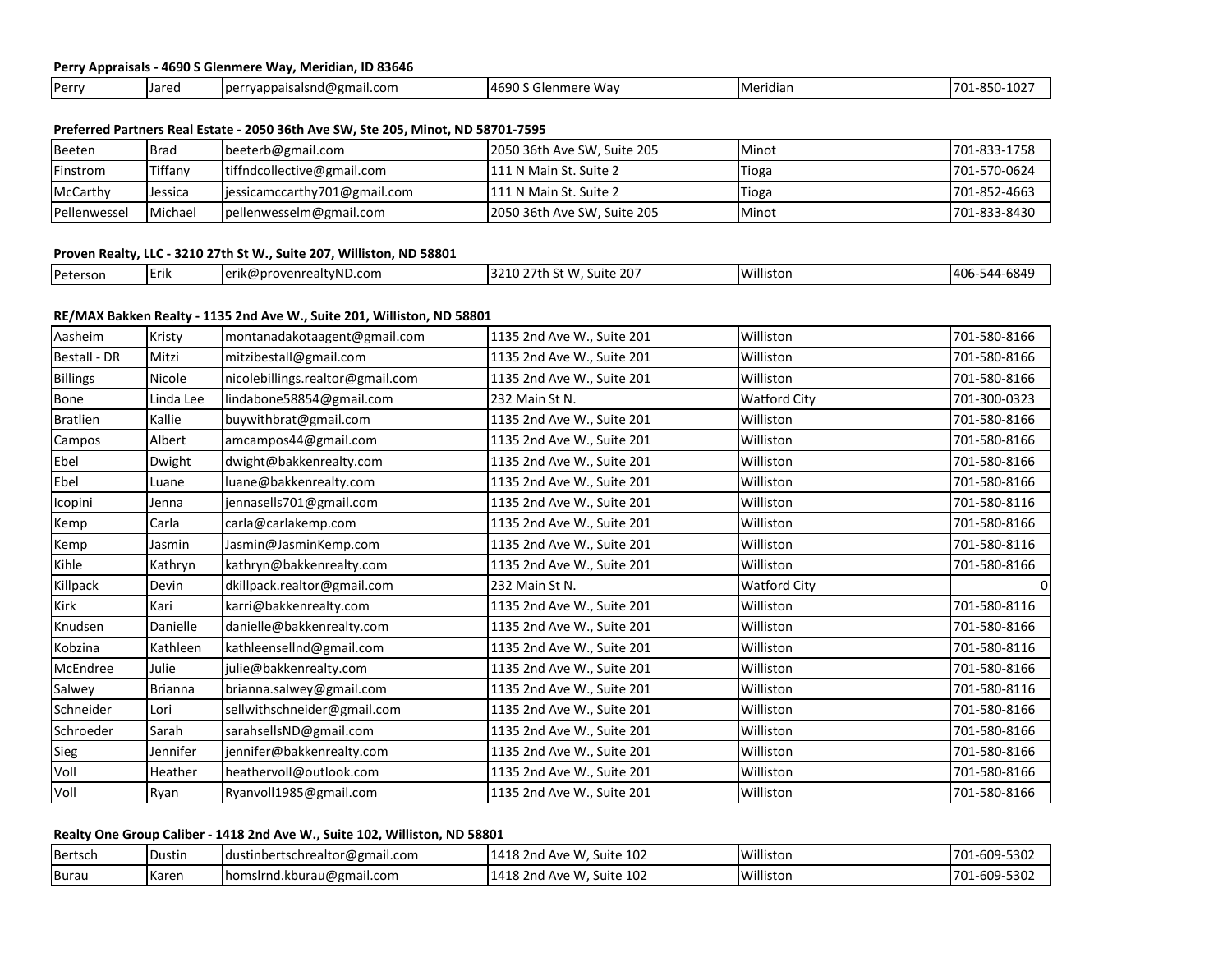| <b>Burkle</b> | Merri    | kimburklerealtyone@gmail.com  | 1419 2nd Ave W, Suite 102 | Williston | 701-609-5303 |
|---------------|----------|-------------------------------|---------------------------|-----------|--------------|
| Callahan      | JoAnn    | Castledreams2014@gmail.com    | 1418 2nd Ave W, Suite 102 | Williston | 701-609-5302 |
| Cauthen       | Sherisa  | sherisa.nd@realtyagent.com    | 1418 2nd Ave W, Suite 102 | Williston | 701-609-5302 |
| Gafkjen       | Emily    | emilygafkjenrealtor@gmail.com | 1418 2nd Ave W Ste 102    | Williston | 701-609-5302 |
| Ginther       | Kelsey   | Kelseygrealtor@gmail.com      | 1418 2nd Ave W Ste 102    | Williston | 701-580-0795 |
| Halvorson     | Sharlo   | Sharlohalvorson@gmail.com     | 1418 2nd Ave W, Suite 102 | Williston | 701-609-5302 |
| <b>Holmen</b> | Jennifer | jenholmenrealestate@gmail.com | 1418 2nd Ave W, Suite 102 | Williston | 701-609-5302 |
| Jarland       | Paula    | chiefmom@yahoo.com            | 1418 2nd Ave W, Suite 102 | Williston | 701-609-5302 |
| Jenner        | Debra    | debjennerrealtor@gmail.com    | 1418 2nd Ave W, Suite 102 | Williston | 701-609-5302 |
| Lee           | Tommy    | tommyleerealtor@gmail.com     | 1418 2nd Ave W, Suite 102 | Williston | 701-609-5302 |
| Lee - DR      | Jill     | jillkjorstad@yahoo.com        | 1418 2nd Ave W, Suite 102 | Williston | 701-609-5302 |
| Wright        | Jeremy   | Jeremywrightrealtor@gmail.com | 1418 2nd Ave W, Suite 102 | Williston | 701-609-5303 |

### **Schau Appraisals - 3602 7th Street W., #1901, Williston, ND 58801**

| Schau<br><b>Dana</b> | )schauappraisals.com<br>lottici<br>erws | ⊶0∩ 44<br>ົດ<br>3602<br>'stree:<br>ᅲㅗ◡◡ | $\mathbf{M}$<br>istor | <b>AAO</b><br>$\Lambda$<br>.70<br>. . |
|----------------------|-----------------------------------------|-----------------------------------------|-----------------------|---------------------------------------|

# **Streifel & Associates - 2321 2nd Ave W., Williston, ND 58801**

| Frisinger   | Audrey   | audrey@streifels.com                                                                          | 2321 2nd Ave W                     | Williston           | 701-609-5302 |
|-------------|----------|-----------------------------------------------------------------------------------------------|------------------------------------|---------------------|--------------|
| Streifel    | Norman   | norm@streifels.com                                                                            | 2321 2nd Ave W                     | Williston           | 701-577-6744 |
| Visser      | Kimberly | kimvisser57@hotmail.com                                                                       | 2321 2nd Ave W                     | Williston           | 701-577-6744 |
| Visser      | Ryan     | ryanlvisser@yahoo.com                                                                         | 2321 2nd Ave W                     | Williston           | 701-577-6744 |
|             |          |                                                                                               |                                    |                     |              |
|             |          | TeSoro Appraisal - 1534 Creedside Drive W., P.O. Box 4432, Williston, ND 58802                |                                    |                     |              |
| TeSoro      | Karmyn   | tesoroappraisal@nemont.net                                                                    | 1534 Creekside Drive W PO BOX 4432 | Williston           | 701-577-9409 |
|             |          |                                                                                               |                                    |                     |              |
|             |          | Weichert, Realtors - Providence Properties - 340 N Main St, Suite 209, Watford City, ND 58854 |                                    |                     |              |
| De Koekkoek | Michelle | michelledk@wrppi.com                                                                          | 340 N Main St. Suite 209           | <b>Watford City</b> | 701-444-3070 |
|             |          |                                                                                               |                                    |                     |              |
|             |          | Williston Basin Realty, LLC - 212nd St NW, Crosby, ND 58730                                   |                                    |                     |              |
| Greaves     | Tasheena | tasheenagreaves@gmail.com                                                                     | 21 2nd St NW                       | Crosby              | 701-965-4823 |

# **Williston Board of REALTORS® Buisness Partners**

# **American State Bank - 223 Main Street, Williston, ND 58801**

| Navarette | Janie  | S #1989528<br><b>INMLS</b> | averette@asbt.com<br>lina | າ Street<br>Main<br>. | Williston | $77A-$<br>110c<br>$701 -$<br>. אי די ה |
|-----------|--------|----------------------------|---------------------------|-----------------------|-----------|----------------------------------------|
| Wenke     | Meghan | S #1907895<br><b>INMLS</b> | Imwenker@asbt.com         | ı Street<br>1223 Main | Williston | $77A - \mu$<br>1100<br>701-7<br>74 LUU |

## **Benchmarck Mortgage - 2080 36th Ave SW #205, Minot, ND 58701**

| . .<br>. .<br><b>IBurckhard</b> | <b>Sarah</b> |  | $\sim$<br><b>Isara</b><br>nchmark.u.<br>- - - -<br>--<br>u.burc<br>u@perr<br>"" | $\sim$<br>2080<br>36th<br>$\sim$ SW $^+$<br>. Ave<br>π∠∪ | TMinc | . .<br>חולר<br>70<br>. /()* |
|---------------------------------|--------------|--|---------------------------------------------------------------------------------|----------------------------------------------------------|-------|-----------------------------|
|---------------------------------|--------------|--|---------------------------------------------------------------------------------|----------------------------------------------------------|-------|-----------------------------|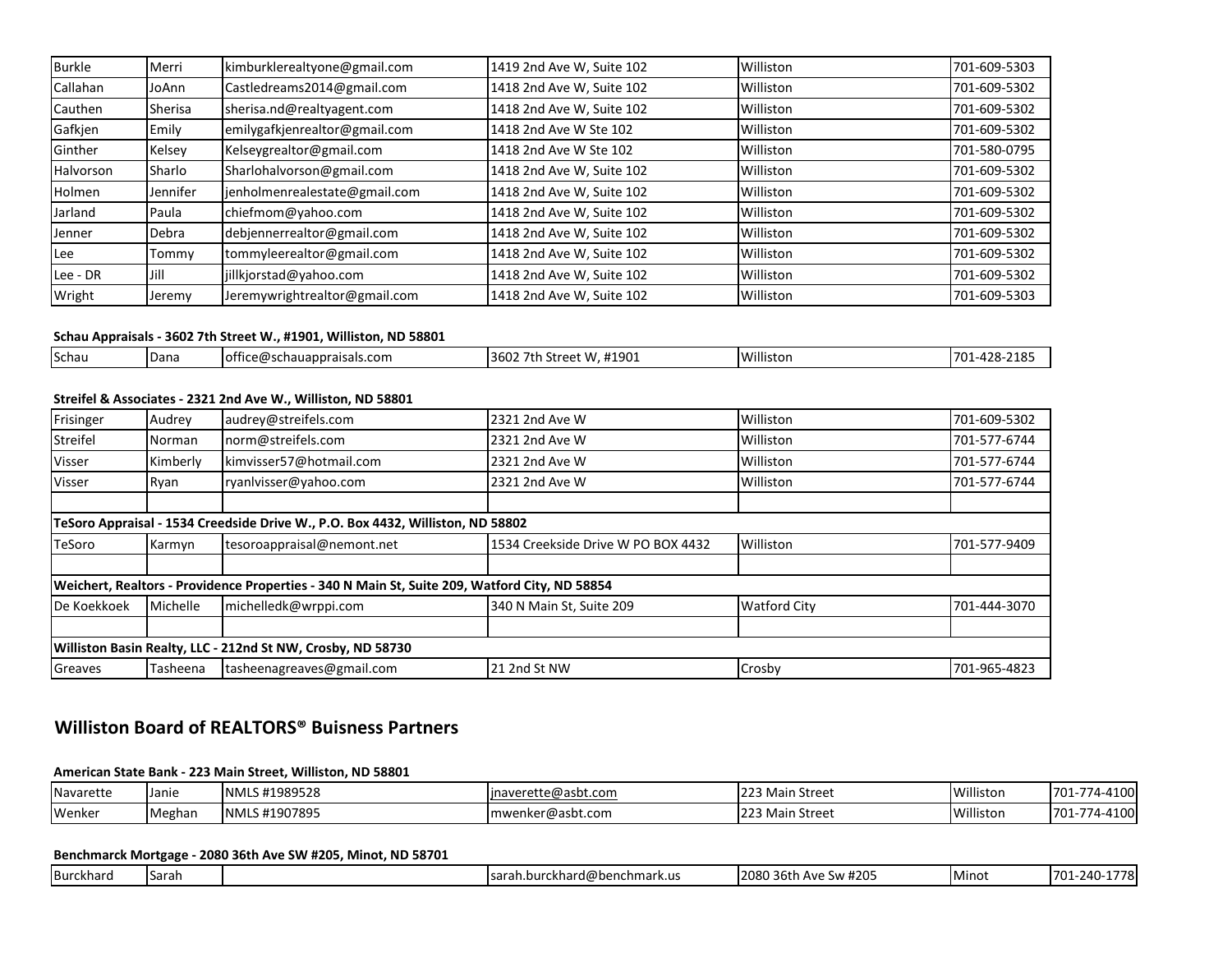| <b>Fennewald</b> | <b>Steve</b> | 1700007<br>NMLS#<br>#76655, | eve.fenne wald@benchmark.us_<br>'ste                       | Ave Sw #205<br><sup>ገባ80</sup> 36th Av. | Minot | 1778.<br>701-240     |
|------------------|--------------|-----------------------------|------------------------------------------------------------|-----------------------------------------|-------|----------------------|
| Herslip          | Jocelyn      |                             | <sup>ം</sup> @benchmark.us<br>elvn.herslip@ben<br>Tiocelvn | 2080 36th<br>Ave Sw #205                | Minot | 1778<br>701-240<br>. |

### **Eye Spy Inspections, LLC - 4837 Lakeview Loop, Williston, ND 58801**

| <b>Will</b><br>$148^\circ$<br>Korner<br>-701<br>istor<br>d.com،<br>י הו<br>nathon<br>nunc.<br>Loop<br>view<br>$\sim$<br>rinr<br>י הי<br>ishq <i>i</i> @notma<br>Lart<br>.<br>- 70. J<br>. |
|-------------------------------------------------------------------------------------------------------------------------------------------------------------------------------------------|
|-------------------------------------------------------------------------------------------------------------------------------------------------------------------------------------------|

#### **Fairway Mortage - 7900 International Dr. Suite 655, Bloomington, MN 55425**

| Dueffert | Chris | cduettert@tairwaymc.com    | $\sim$ $\sim$ $\sim$<br>7900<br>n.<br>lnternational '<br>l Dr. Suite 655 | Bloomington | 612-801-4033 |
|----------|-------|----------------------------|--------------------------------------------------------------------------|-------------|--------------|
| Krueger  | IJill | jill.krueger@fairwaymc.com | CT<br>7900<br>lnternational '<br>. Suite 655<br><b>، ا</b> ا             | Bloomingtor | 612-801-4033 |

### **First International Bank & Trust - 1331 9th Ave NW, P.O. Box 1088, Williston, ND 58802**

| - IMar<br>--<br>. . | Bamberger | ัv Anne | S #161688<br>INML' | mbamberger@firstintlbank.com | 1088<br>PO Box<br>-Q+I<br>Ave NM | Williston | $\sim$ $\sim$ $\sim$ $\sim$<br>. രാ−<br>701 |
|---------------------|-----------|---------|--------------------|------------------------------|----------------------------------|-----------|---------------------------------------------|
|---------------------|-----------|---------|--------------------|------------------------------|----------------------------------|-----------|---------------------------------------------|

### **First State Bank & Trust - P.O. Box 1827, Williston, ND 58802**

| uu<br>. | Bergs<br>--<br>Ωr<br>SLI UIT | $V_{\alpha}$<br>inas |  | itnd.bank<br>$$ nm (altohta d $$<br>lkh. | ז הו<br>Box 182 | Villisto<br>. .<br>ston | 70 <sup>4</sup><br>. |
|---------|------------------------------|----------------------|--|------------------------------------------|-----------------|-------------------------|----------------------|
|---------|------------------------------|----------------------|--|------------------------------------------|-----------------|-------------------------|----------------------|

## **Gate City Bank - P.O. Box 878, Williston, ND 58802**

| Boykina | Marcus   |               | marcusboykina@gatecity.bank  | <b>PO Box 878</b> | Willistor | 701-293-2400 |
|---------|----------|---------------|------------------------------|-------------------|-----------|--------------|
| Haas    | Leslie   | NMLS #1989528 | lesliehaas@gatecity.bank     | <b>PO Box 878</b> | Willistor | 701-774-7309 |
| Piesik  | Deanette |               | deanettepiesik@gatecity.bank | <b>PO Box 878</b> | Willistor | 701-774-7306 |

#### **loanDepot - 125 Main Street, Suite 205, Williston, ND 58801**

| Carey       | Krishna |               | krishnacarey@loandepot.com | 125 Main Street Suite 205 | Williston | 701-203-3131 |
|-------------|---------|---------------|----------------------------|---------------------------|-----------|--------------|
| Cottrell    | Gregory | NMLS #1834108 | gcottrell@loandepot.com    | 125 Main Street Suite 205 | Williston | 651-358-7961 |
| <b>John</b> | Lisa    |               | lisa.john@exprealty.com    | 125 Main Street Suite 205 | Williston | 701-203-3131 |

### **Major Mortgage - 1411 W Dakota Pkwy, Williston, ND 58801**

| Graddy  |             |                                                              | $ligraddy$ @majormtg.com | ` Pkwv<br>$\begin{array}{c} \n \text{A} \quad \text{A} \quad \text{A} \quad \text{A} \quad \text{A} \quad \text{A} \quad \text{A} \quad \text{A} \quad \text{B} \quad \text{B} \quad \text{C} \quad \text{A} \quad \text{A} \quad \text{A} \quad \text{A} \quad \text{A} \quad \text{A} \quad \text{A} \quad \text{A} \quad \text{A} \quad \text{A} \quad \text{A} \quad \text{A} \quad \text{A} \quad \text{A} \quad \text{A} \quad \text{A} \quad \text{A} \quad \text{A} \quad \text{A} \quad \$<br>Dakota | Williston | $-0.00$<br>1970<br>$\sim$ $-$<br>- - - - - - -<br><u>.</u> |
|---------|-------------|--------------------------------------------------------------|--------------------------|---------------------------------------------------------------------------------------------------------------------------------------------------------------------------------------------------------------------------------------------------------------------------------------------------------------------------------------------------------------------------------------------------------------------------------------------------------------------------------------------------------------|-----------|------------------------------------------------------------|
| Hayward | <b>IRva</b> | $\mu$ $\alpha$ $\sigma$<br><b>INMLS</b><br>1107 <sup>0</sup> | r@maiormtg.com<br>rvar.  | ı Pkwv<br>. <i>.</i> <del>.</del><br>Dakota                                                                                                                                                                                                                                                                                                                                                                                                                                                                   | Williston | $-0.0$<br>970<br>$\sim$ $-$<br>— ⊃∪ ∪                      |

### **Nortana Property Inspections - 4981 Everson Drive, Williston, ND 58801**

|  | <b>I</b> Semenko | <b>I</b> Garvin |  | ---<br>mr<br>ctions<br>email.c<br>ınor<br>usner:<br>mner | 4981<br>Everson<br>$'$ irive | .<br>. .<br>'illiston | ״חד.<br>,,,,<br>= or<br>01<br>. |
|--|------------------|-----------------|--|----------------------------------------------------------|------------------------------|-----------------------|---------------------------------|
|--|------------------|-----------------|--|----------------------------------------------------------|------------------------------|-----------------------|---------------------------------|

### **The Title Team - 116 Main Street, Williston, ND 58801**

|  | <b>Schuber</b><br>1.1221 | assandra |  | .<br>$-1 - 1 - 1 - 1 - 1 - 1$<br>team.com؛<br>lca<br>eutleter :<br>טיי דו<br>iui ant | Street<br>Mai | Williston | -701 |
|--|--------------------------|----------|--|--------------------------------------------------------------------------------------|---------------|-----------|------|
|--|--------------------------|----------|--|--------------------------------------------------------------------------------------|---------------|-----------|------|

## **ND Housing Finance Agcy - 2624 Vermont Ave, P.O. Box 1535, Bismarck, ND 58502**

| <b>VLIIII</b> | Schmalz | "IAmber |  | Thtair.<br>ainto@nd.gov | 2624<br>ont Ave<br>۷erm | <b>Bismarck</b> | $\sim$ $\sim$ $\sim$<br>ിറി<br>1800<br>™-86∠- |
|---------------|---------|---------|--|-------------------------|-------------------------|-----------------|-----------------------------------------------|
|---------------|---------|---------|--|-------------------------|-------------------------|-----------------|-----------------------------------------------|

## **Unify Home Lending - 108 Main Street, Williston, ND 58801**